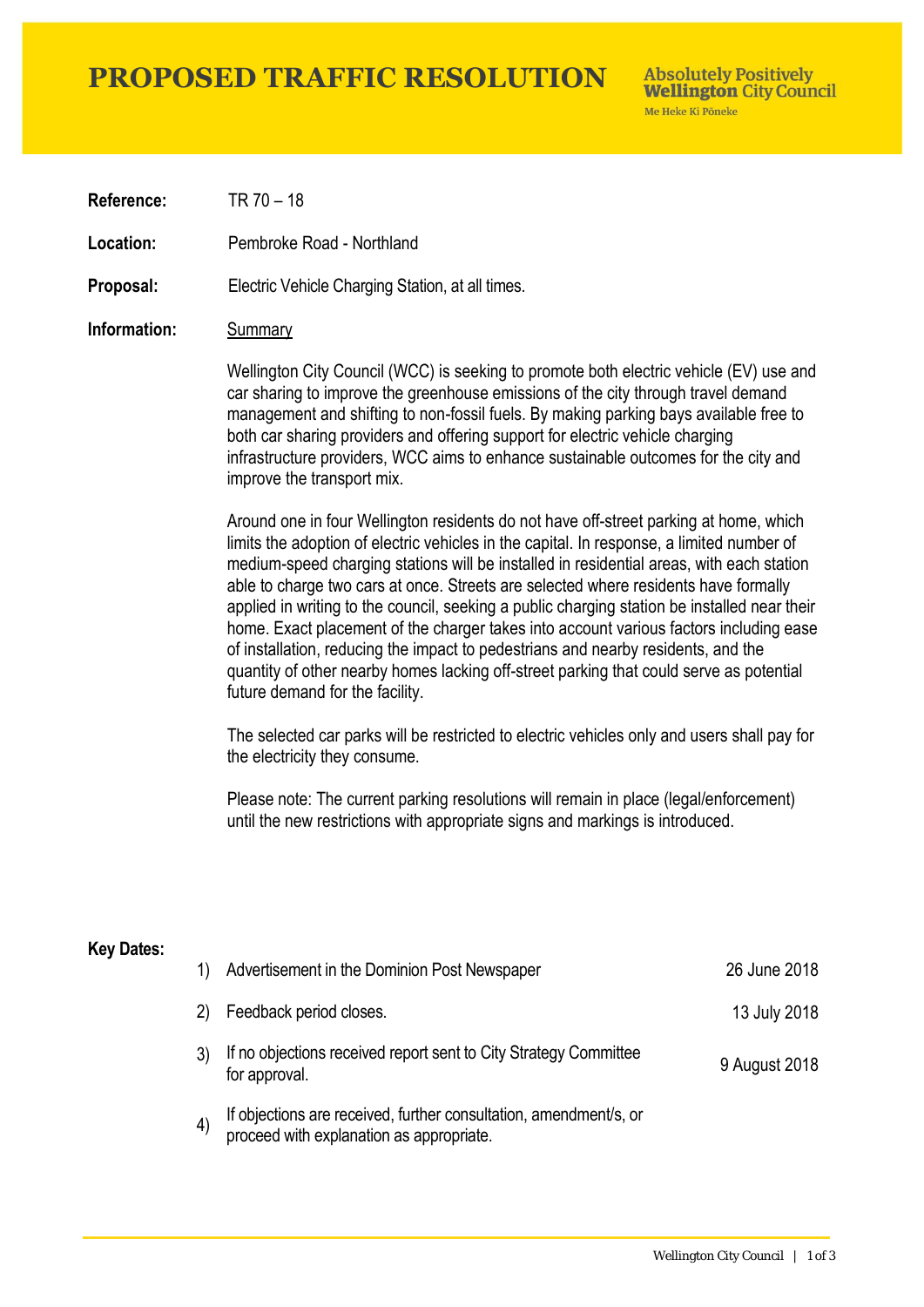# **PROPOSED TRAFFIC RESOLUTION**

### **Legal Description:**

*Add to Schedule B (Class Restricted) of the Traffic Restrictions Schedule* 

| <b>Column One</b> | <b>Column Two</b>                                                                | <b>Column Three</b>                                                                                                                                                                                                                                                     |
|-------------------|----------------------------------------------------------------------------------|-------------------------------------------------------------------------------------------------------------------------------------------------------------------------------------------------------------------------------------------------------------------------|
| Pembroke Road     | Parking place in the form<br>of electric vehicles only<br>parking, at all times. | West side, commencing 358.5<br>metres north-east of its intersection<br>with Albemarle Road<br>(Grid coordinates<br>$X = 1,747,531.090$ m<br>$Y = 5,428,809.570 \text{ m}$ and extending<br>in a northerly direction following the<br>western kerbline for 11.2 metres. |

**Date:** 20/06/18

**Prepared By:** Charles Kingsford **(Principal Traffic Engineer, T/L)** Approved By: Steve Spence **(Chief Advisor, Transport & Infrastructure)**<br>Date: 20/06/18

### **WCC Contact:**

Sigurd Magnusson **Sustainability Advisor**

Wellington City Council 101 Wakefield Street / PO Box 2199, **Wellington** Phone: +64 4 803 8697 Email: electricvehicles@wcc.govt.nz